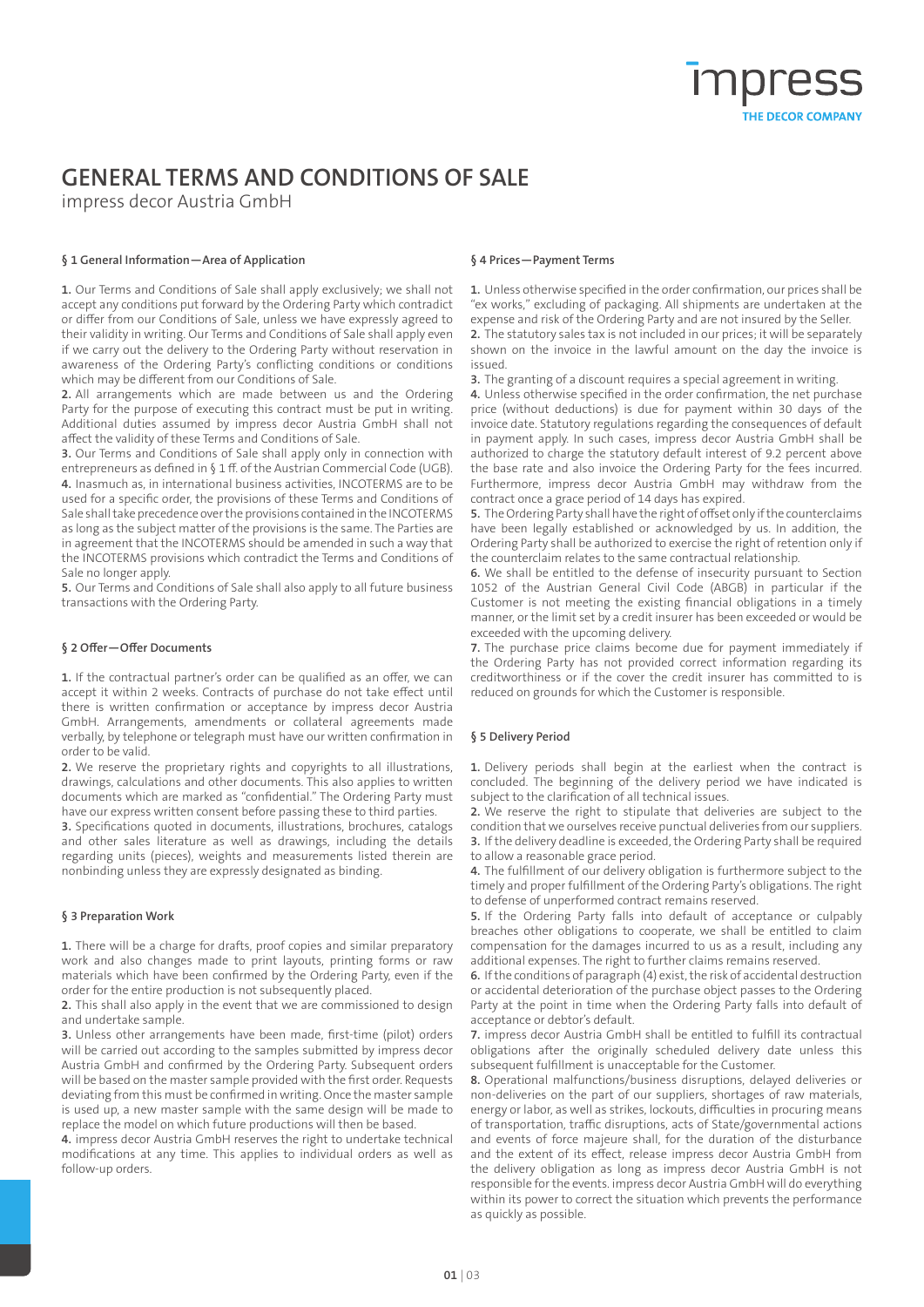# THE DECOR COMPANY

#### **§ 6 Transfer of Risk—Packaging Costs**

**1.** Transport packaging and all other packaging in accordance with the specifications of the Packaging Ordinance is non-returnable; pallets are an exception. The Ordering Party shall be obligated to dispose of packaging material at its own costs.

**2.** Insofar as packaging is expressly identified on the invoice or the delivery note/waybill as returnable packaging, such packaging shall be returned to us immediately after use, at the latest, however, within a period of 3 months from the date of the invoice, in usable condition with the freight prepaid and toll-free. If the packaging is not returned on time or is in a condition which excludes its reuse, we shall be entitled to charge the Purchaser for the replacement costs at the respective per diem rate and demand immediate reimbursement.

**3.** Even if INCOTERMS of the group F was agreed upon, impress decor Austria GmbH shall not be obligated to provide certificates or documents not expressly agreed upon, look after customs clearance or comply with measurement and weight systems, packaging, labeling or marking regulations or certification requirements applicable outside of Austria.

#### **§ 7 Advice—Information**

**1.** Information regarding the processing and application options our products offer as well as technical recommendations or advice and other particulars are not stipulated by way of secondary contractual obligations and will be provided to the best of our knowledge, yet on a non-binding basis and to the exclusion of any form of liability.

**2.** The provision of such information without an explicit written agreement shall not constitute an independent consulting contract and shall not extend our secondary obligations without an explicit written agreement.

#### **§ 8 Assignment**

The assignment of claims directed against us shall be effective only with our consent.

#### **§ 9 Seller`s Warranty**

**1.** The Parties are in agreement that the goods shall be deemed to be defect-free as long as they correspond to the condition specified in the confirmed order / specification. In the event that the goods are not suitable for a purpose other than the customary one, this shall not constitute a defect unless the Parties have agreed in writing to specific application properties.

**2.** The use of catchphrase-style descriptions, references to generally recognized standards, the use of trademarks or quality marks or the submission of samples or specimen merely describe the composition or nature of the goods and shall not by themselves constitute the assumption of a guaranty or contractual commitment.

**3.** If warranty claims are to be asserted by the Ordering Party, it is necessary that it has duly complied with the inspection and notification duties which are obligatory pursuant to Section 377 of the Austrian Commercial Code (UGB). If necessary, this shall also include trial processing. It also applies to preliminary (semi-finished) and intermediate products forwarded for correction. The risk of any defects shall be transferred to the Ordering Party at the time of the declaration of readiness for printing/ readiness for production, unless it is a question of defects which did not occur and could not be identified until the production process following the readiness for production declaration was underway. This shall apply to all other release declarations provided by the Ordering Party during the production/manufacture.

**4.** Deviations in structure, color and dimensions within the usual commercial tolerances shall not constitute defects. Insofar as a defect is present in the object of sale, the Ordering Party shall have the right to demand the rectification/improvement or the exchange of the defective object.

**5.** If the subsequent performance proves to be unsuccessful, the Ordering Party shall have the option to either cancel the contract or demand a reduction of the price. In this respect, the Parties are in agreement that impress decor Austria GmbH will also be allowed to undertake multiple attempts at correction as long as it is reasonable for the Ordering Party. **6.** impress decor Austria GmbH shall be liable for damage in the event

of intent and gross negligence, not, however for slight negligence (except personal injury).

**7.** The liability for personal injury remains unaffected; this shall also apply to compulsory liability as defined in the Product Liability Act.

**8.** Unless otherwise agreed above, all other liability is excluded.

**9.** The period of limitation for all defect claims shall be 12 months, calculated from the transfer of risk.

**10.** This shall not affect the limitation period for the right of recourse against the supplier as provided for under Section 933b of the Austrian General Civil Code (ABGB); it comprises five years, following the performance of the service.

#### **§ 10 Joint Liability**

**1.** Any damage liability in excess of the liability provided for in Section 9 shall be excluded, regardless of the legal nature of the claims that are been asserted. This applies in particular to claims for damages arising from fault or negligence when the contract is concluded, damages because of other breaches of duty or based on tort claims for compensation in cases of property damage.

**2.** Where the liability for damages is excluded or limited for us, this shall also apply with regard to the personal liability for damages of our employees, workers, staff members, representatives and vicarious agents.

#### **§ 11 Delivery Surpluses or Shortfalls**

The Parties are in agreement that remnant rolls with a weight under 150 kg may be used and delivered.

#### **§ 12 Contract Impregnation**

**1.** If the Ordering Party supplies the base paper, the delivery must be made free of charge. The Seller shall assume no responsibility for the quantities and qualities confirmed in the shipping documents. Should additional costs be incurred on account of quality fluctuations, the Ordering Party must bear these costs.

**2.** The Seller will make every effort to keep paper waste to a minimum.

**3.** Our impregnation of the material results in us acquiring co-ownership of the final product thus manufactured and likewise in cases where transformations/processing and mixing with other materials take place; the co-ownership shall continue until the full payment of all claims to which we are entitled arising from our business relationship with the Ordering Party in proportion to the value of the performance provided by  $115$ 

#### **§ 13 Retention of Title**

**1.** We shall retain ownership of the object of sale until all payments arising from the business relationship have been received. In the event that the Ordering Party acts contrary to the terms of the contract, especially in the case of failure to pay, we shall have the right to reclaim the object of sale. Our reclaiming of the object of sale shall not constitute the rescission of the contract unless we have specifically stated it in writing. If we seize the object of sale, this shall always constitute the rescission of the contract. Once we have taken back the object of sale, we shall be entitled to utilize it and the utilization proceeds—minus reasonable utilization expenses are to be applied to the Ordering Party's payables.

**2.** The Ordering Party shall be obligated to handle the object of sale with care; in particular, the Ordering Party shall be obligated, at its own costs, to insure the object of sale adequately at the original value against damage from fire, water and theft and, upon request from impress decor Austria GmbH and at the Ordering Party's expense, store the goods separately or in an appropriately isolated area, labeling them in a clearly